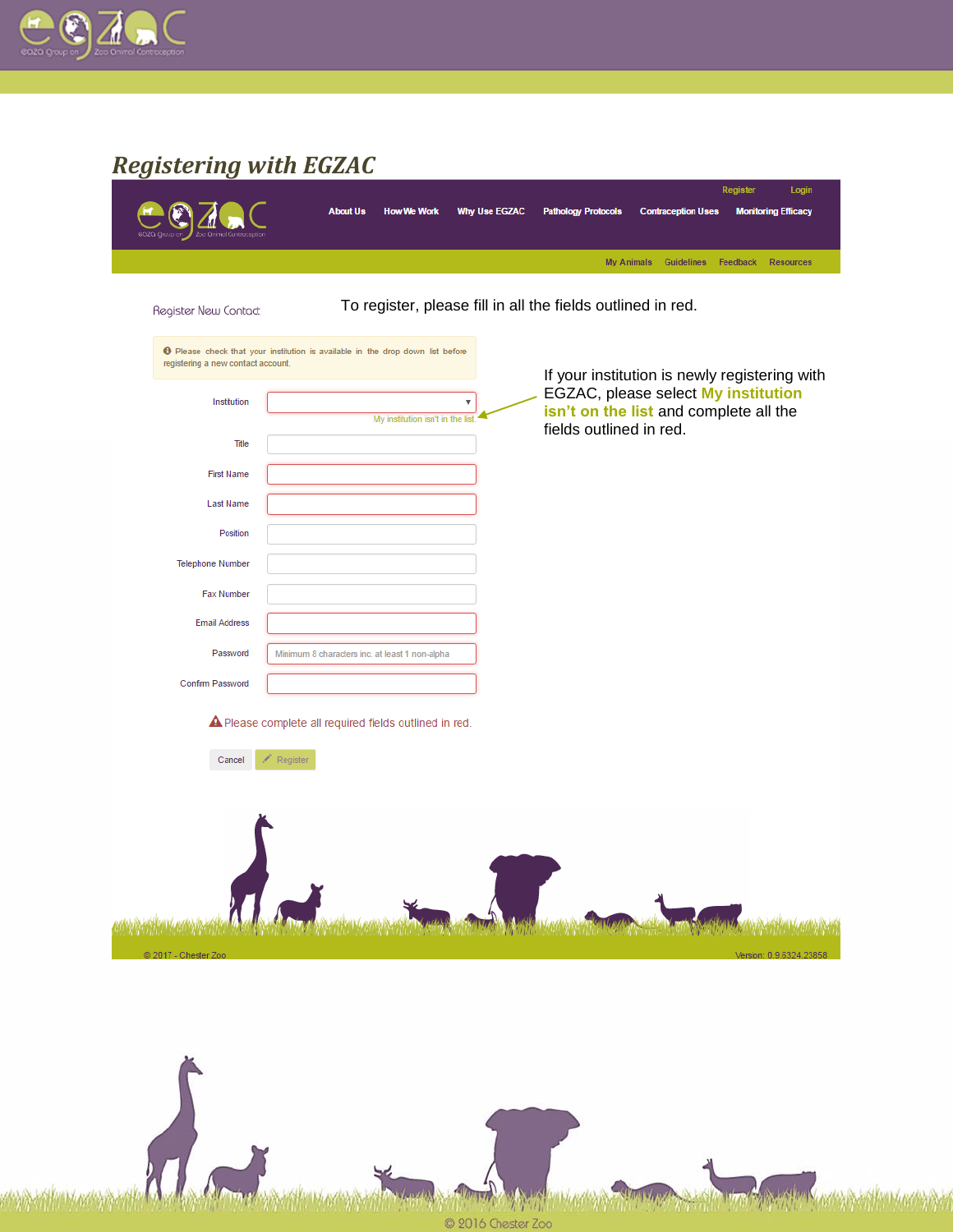

## *Adding a New Animal*

1) You can do this by press the **Add a New Animal** tab on the **Survey** page.

|                                                                        |                                                                                            |                               | <b>Register</b>               | Login                                      |
|------------------------------------------------------------------------|--------------------------------------------------------------------------------------------|-------------------------------|-------------------------------|--------------------------------------------|
|                                                                        | <b>About Us</b><br><b>Why Use EGZAC</b><br><b>How We Work</b>                              | <b>Pathology Protocols</b>    | <b>Contraception Uses</b>     | <b>Monitoring Efficacy</b>                 |
|                                                                        |                                                                                            | <b>My Animals</b>             | <b>Guidelines</b><br>Feedback | <b>Resources</b>                           |
| All Animals at McGrew Zoo                                              |                                                                                            |                               |                               |                                            |
| <b>My Animals</b>                                                      | Animals Currently on Contraception                                                         | <b>Bouts Requiring Update</b> | <b>Add a New Animal</b>       |                                            |
|                                                                        |                                                                                            |                               |                               |                                            |
| Q<br>Filter records (multiple keywords should be separated by a space) |                                                                                            |                               |                               | ×                                          |
|                                                                        |                                                                                            |                               |                               |                                            |
| Complete the fields outlined in red.<br>2)                             |                                                                                            |                               |                               |                                            |
|                                                                        |                                                                                            |                               |                               |                                            |
| <b>My Animals</b>                                                      | Animals Currently on Contraception                                                         | <b>Bouts Requiring Update</b> | <b>Add a New Animal</b>       |                                            |
| Add a New Animal at McGrew Zoo                                         |                                                                                            |                               |                               | Taxa are listed                            |
|                                                                        |                                                                                            |                               |                               | alphabetically by<br>their scientific name |
| Animal Information                                                     |                                                                                            |                               |                               |                                            |
| Taxon <sup>O</sup>                                                     | Start typing a common name or scientific name for list<br>Please select an existing Taxon! |                               |                               |                                            |
| North American Studbook Number (SSP)                                   |                                                                                            |                               |                               |                                            |
| <b>Global Studbook Number</b>                                          |                                                                                            |                               |                               |                                            |
| European or Regional Studbook Number (EEP)                             | European Studbook preferred if animal has both.                                            |                               |                               |                                            |
| ZIMS number (GAN)                                                      |                                                                                            |                               |                               |                                            |
| <b>Birth Date</b>                                                      | dd-MMM-yyyy (e.g. 01-Jan-1901)                                                             |                               | 苗                             |                                            |
| Gender                                                                 |                                                                                            |                               | ۷                             |                                            |
| Animal Details at your Institution                                     |                                                                                            |                               |                               |                                            |
| <b>ID Number</b>                                                       | Institutional ID or ISIS number                                                            |                               |                               |                                            |
| <b>House Name</b>                                                      |                                                                                            |                               |                               |                                            |
|                                                                        |                                                                                            |                               |                               |                                            |
|                                                                        | <b>H</b> Save<br>Cancel                                                                    |                               |                               |                                            |
|                                                                        |                                                                                            |                               |                               |                                            |

If you can't find the correct taxon, email **contraception@chesterzoo.org**.

2016 Chester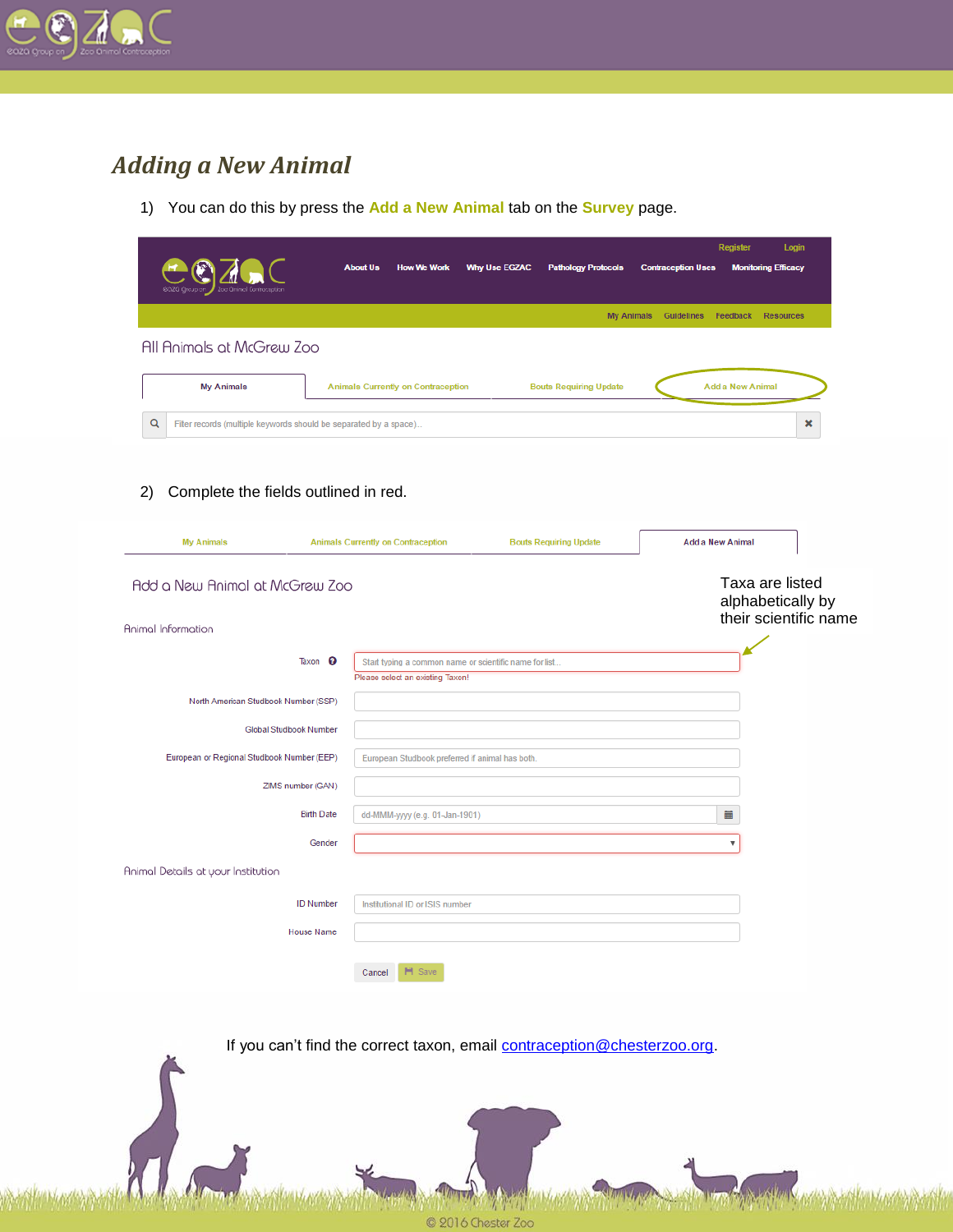

#### *Creating a New Bout*

1) Press the **Add Contraceptive Bout for this Animal** button.

Animal Profile: Seersucker (Varied Record ID: 114057)

| Animal Data                        |                                                                                        | Studbook Numbers                                    |
|------------------------------------|----------------------------------------------------------------------------------------|-----------------------------------------------------|
| Source                             | EGZAC                                                                                  | North American Studbook Number (SSP)<br>12345       |
| Institution                        | McGrew Zoo                                                                             | Global Studbook Number                              |
| Scientific Name                    | Macaca Silenus (no subsp)                                                              | European or Regional Studbook Number (EEP)          |
| Common Name                        | Lion-tailed Macague                                                                    | ZIMS number (GAN)                                   |
| House Name                         | Seersucker                                                                             | Edit Animal Data<br>ଚ                               |
| <b>ID Number</b>                   | 966205                                                                                 |                                                     |
| Gender                             | Female                                                                                 |                                                     |
| <b>Birth Date</b>                  | 24-Nov-2008                                                                            |                                                     |
| Transponders                       | Add a New Transponder<br>There are currently no transponders recorded for this animal. |                                                     |
| Previous Bouts at ALL Institutions |                                                                                        | Add Contraceptive Bout for This Animal<br>$\bullet$ |

2) You must complete all fields outlined in red to save the bout. Remember to use the most recent information available *before or on the day* the bout started.

| Contraception                                         |                                |                         |
|-------------------------------------------------------|--------------------------------|-------------------------|
| Start date                                            | dd-MMM-yyyy (e.g. 01-Jan-1901) | 藟                       |
| Start reason                                          |                                | v                       |
| Your institution's anticipated review date $\bigcirc$ | dd-MMM-yyyy (e.g. 01-Jan-1901) | 蔮                       |
| Contraception Details                                 |                                |                         |
| How was the contraception delivered?                  |                                | $\overline{\mathbf{v}}$ |
|                                                       | <b>Barrier</b><br>Implant      |                         |
|                                                       | Injection<br>Oral<br>Permanent |                         |

If you don't return to the **History** page after trying to save, it probably means you need to add information to a required field. Look for an error message in red text below one of the fields or near the **Save Contraception Information** button.

9016 CF

,м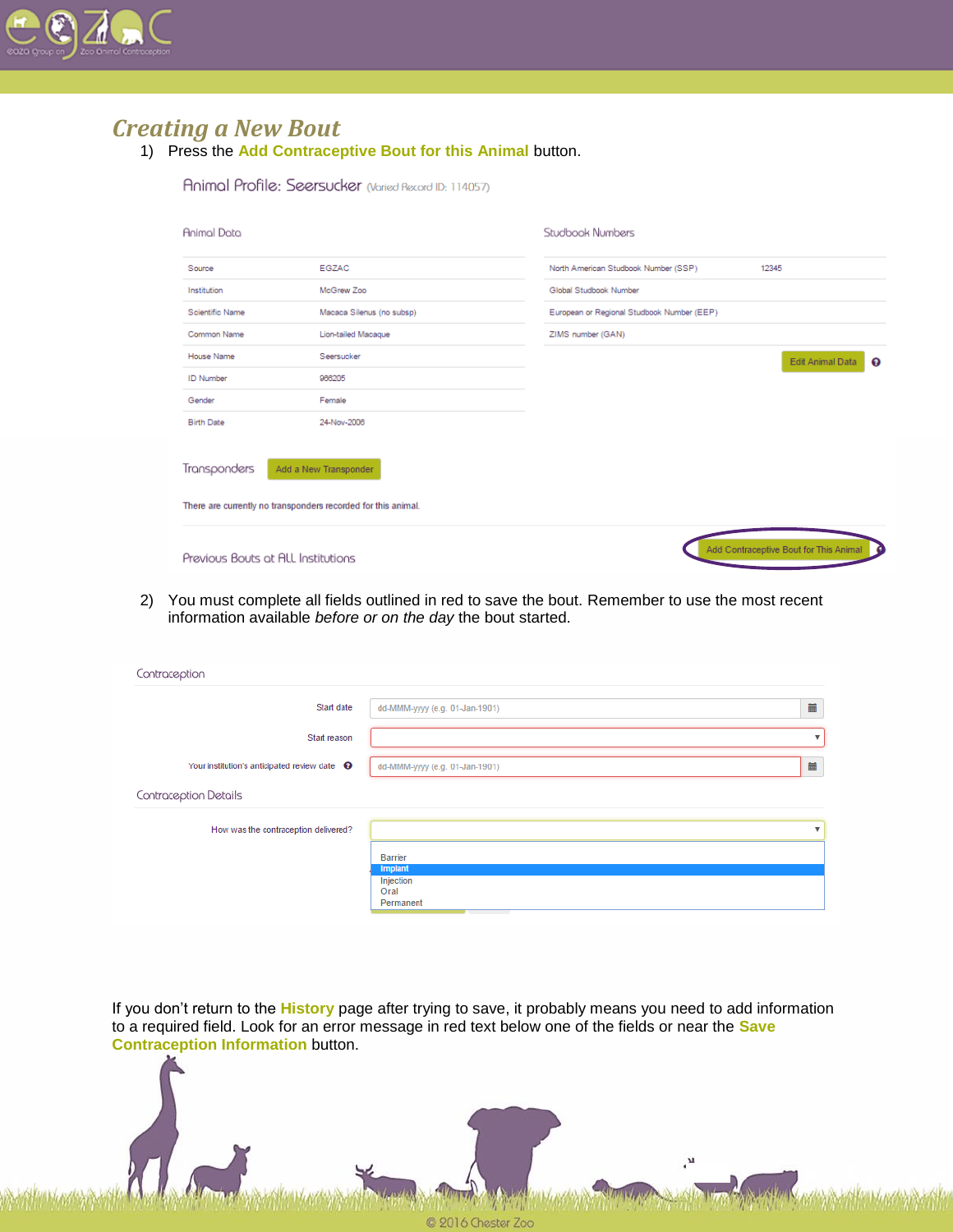

#### **Creating a Supplemental Bout e.g. for Suprelorin implants**

1) Select 'Yes' from the *"Was a supplemental contraception method used?"* field. Press **Save Bout Details**.

| Method of Contraception                              |                                      |
|------------------------------------------------------|--------------------------------------|
| Method / Commercial Name / Active Ingredient         | Suprelorin - Deslorelin<br>÷         |
| <b>Manufacturer Name</b>                             | $\hat{\mathbf{v}}$                   |
| <b>Distributor Name</b>                              | $\overset{\mathtt{A}}{\mathtt{v}}$   |
| <b>Distributor country</b>                           | $\hat{\mathbf{v}}$                   |
| Did you need an import licence?                      | $\hat{\mathbf{v}}$<br><b>No</b>      |
| Batch No/Lot Number <sup>9</sup>                     |                                      |
| What was the route?                                  | Subcutaneously<br>$\hat{\mathbf{v}}$ |
| Where was it placed?                                 | intrascapular                        |
| What was the number of implants (e.g. 1, 2 etc)?     | $\hat{\mathbf{v}}$<br>$\mathbf{1}$   |
| <b>Deslorelin Product</b>                            | $\hat{\mathbf{v}}$<br>4.7mg          |
| What dose (in grams) was used                        | 0.0047<br>$\mathsf{g}$               |
| Was a second supplemental contraception method used? | Yes<br>÷                             |
| Was separation used?                                 | $\hat{\mathbf{v}}$<br><b>No</b>      |
|                                                      | <b>H</b> Save Bout Details<br>Cancel |

1) Complete all relevant fields. Press **Save Supplementary Bout Details**.

|                                   |                                                                                        | <b>Animal Profile</b>     |
|-----------------------------------|----------------------------------------------------------------------------------------|---------------------------|
|                                   | Add Deslorelin Supplementary Bout: Seersucker (Lion-tailed Macaque, ID Number: 966205) |                           |
| Parent Bout ID: 145131            |                                                                                        |                           |
| <b>Start Date</b>                 | 20-Jan-2015                                                                            | 量                         |
| <b>End Date</b>                   | 03-Feb-2015                                                                            | 量                         |
| How was the supplement delivered? | Oral                                                                                   | $\boldsymbol{\mathrm{v}}$ |
| Active Ingredient                 | Ovaban - Megestrol Acetate                                                             | $\boldsymbol{\mathrm{v}}$ |
| What dose (in grams) was used     | 0.001                                                                                  | g                         |
|                                   | H Save Supplementary Bout Details<br>Cancel                                            |                           |

The Supplementary bout will appear in blue on the animal's **History** page.

C 2016 Chester Zoo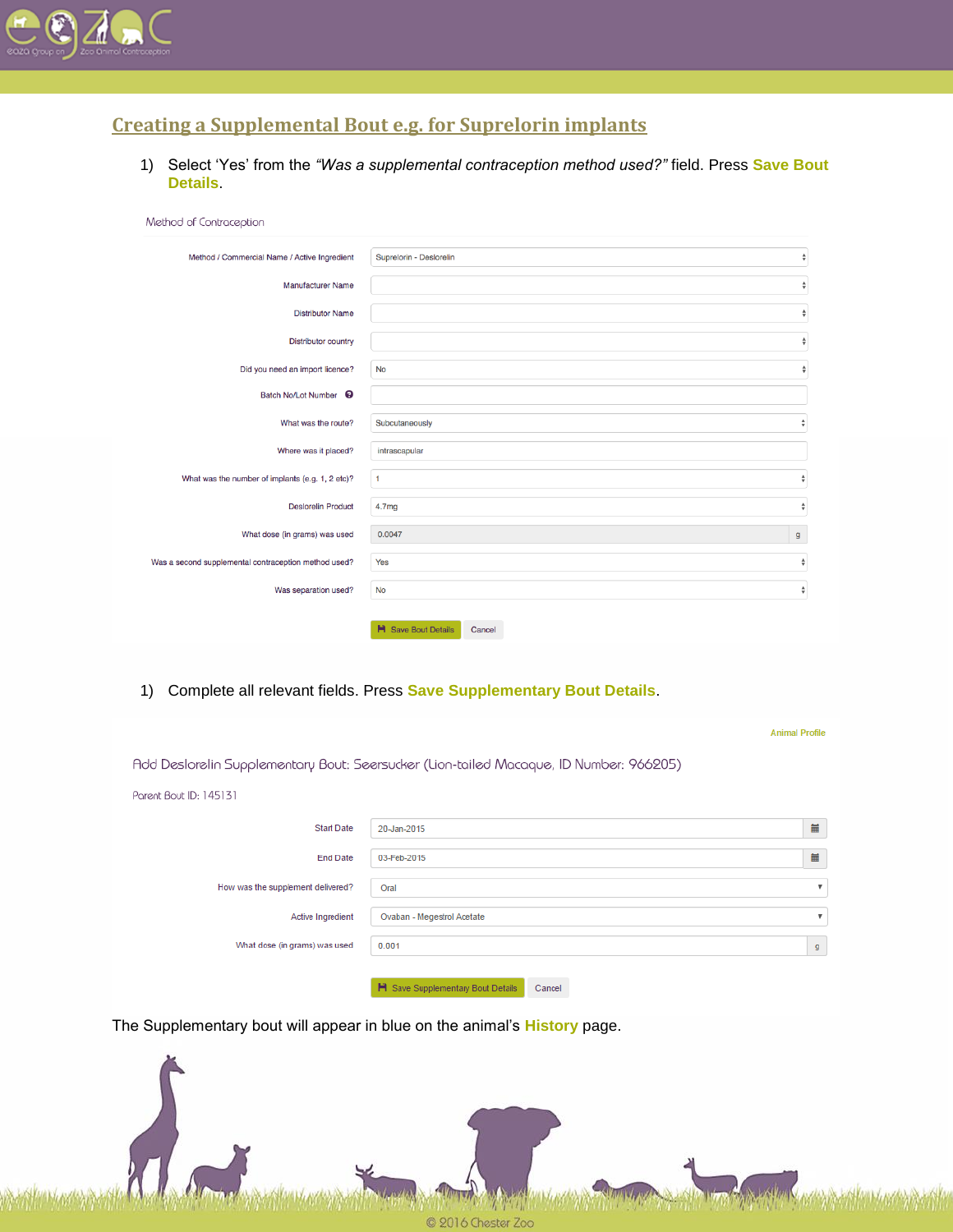

### *Transferring an Animal*

1) Select 'Yes' to the questions "*Has the animal been transferred?"*

The 'clear all completion fields' button will erase any information added to the completion page.

Transfer / Completion: Flummox (Addax, ID Number: 909514)



| Transfer                                          |                                                        |   |
|---------------------------------------------------|--------------------------------------------------------|---|
| Has the animal been transferred?                  | ⊛ Yes ⊙ No                                             |   |
| <b>Transfer Zoo</b>                               |                                                        | v |
| <b>Transfer Date</b>                              | dd-MMM-yyyy (e.g. 01-Jan-1901)                         | 藟 |
| Is the bout ongoing? <sup>O</sup>                 |                                                        |   |
| Would you like to add a new bout for this animal? | © Yes ⊛ No                                             |   |
|                                                   | ▲ Please complete all required fields outlined in red. |   |
|                                                   | <b>H</b> Save Bout Details<br>Cancel                   |   |

2) Complete all relevant fields. If you don't see an institution in the dropdown list and think it should be included please contact [contraception@chesterzoo.org.](mailto:contraception@chesterzoo.org)

| Transfer                                          |                                                        |                           |
|---------------------------------------------------|--------------------------------------------------------|---------------------------|
| Has the animal been transferred?                  | ⊛ Yes ⊙ No                                             |                           |
| <b>Transfer Zoo</b>                               | Private Institution/Individual                         | $\boldsymbol{\mathrm{v}}$ |
| <b>Transfer Date</b>                              | 25-May-2017                                            | 量                         |
| Is the bout ongoing? $\bullet$                    |                                                        | $\boldsymbol{\mathrm{v}}$ |
| Would you like to add a new bout for this animal? | © Yes ⊛ No                                             |                           |
|                                                   | ▲ Please complete all required fields outlined in red. |                           |
|                                                   | <b>H</b> Save Bout Details<br>Cancel                   |                           |

3) If the bout is ongoing, select 'Yes' to the question "*Is the bout ongoing?"*. If the bout has been terminated, select 'No' and complete the bout completion questions.